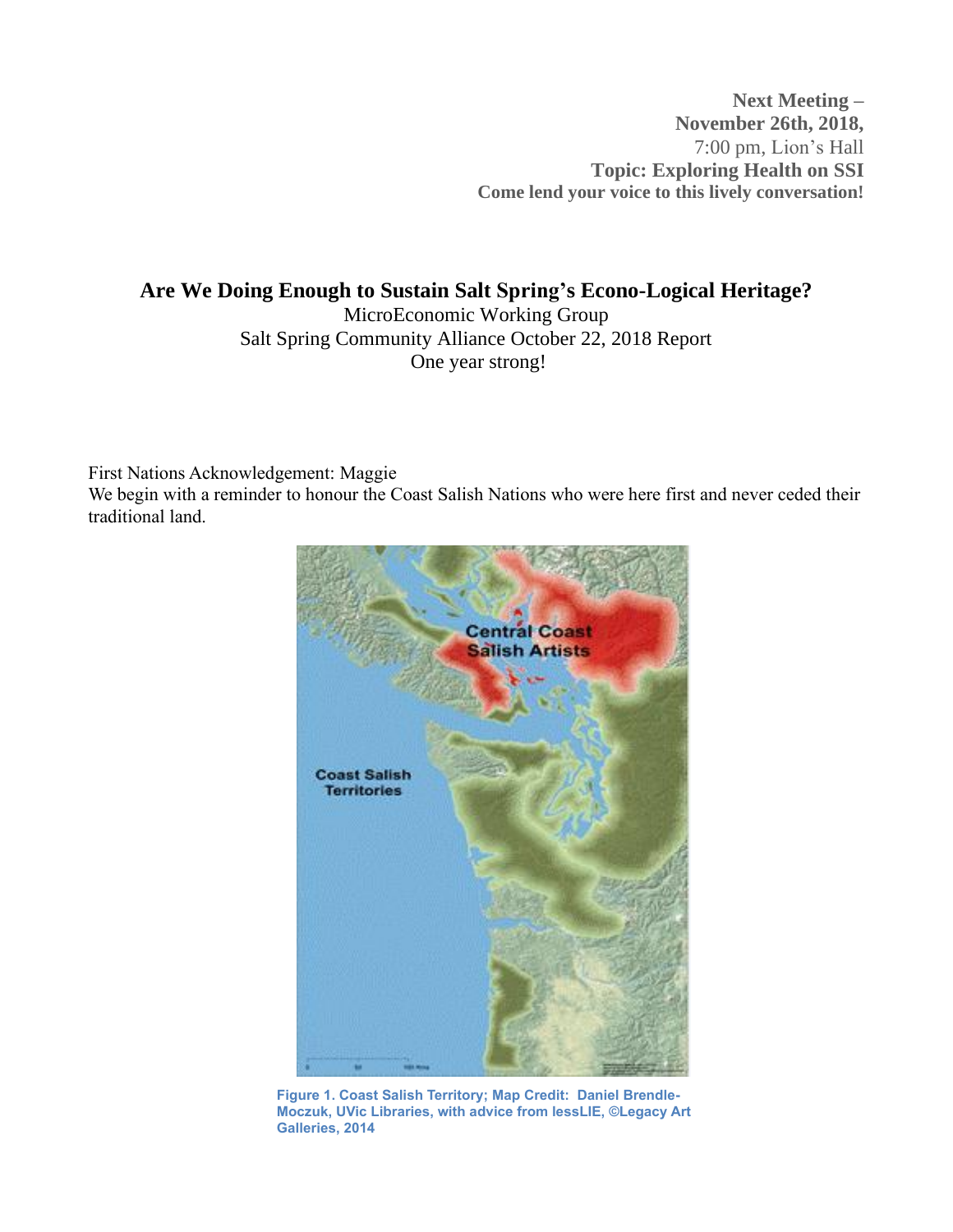Welcome: Samantha

1. Thank you. At this, our first post election meeting, thank you and congratulations to all candidates, supporters, and voters for their engagement in the community.

- 2. Who is here for the first time? *Seven newcomers introduced themselves.*
- 3. What is the Alliance?

A community organization that meets on the  $4<sup>th</sup>$  Monday of every month. Non-partisan, grassroots, non-advocating, non-endorsing. Offering a safe and respectful forum for community conversation. Gathers and reviews information, challenges ideas from all perspectives. Offers all new reasonable viewpoints to the community.

Any member of the Salt Spring community is welcome to attend meetings, join a working group, engage with our Facebook page and/or sign on to our mailing list [\(sscommunityalliance.org\)](http://sscommunityalliance.org/). Working groups research issues, collaborate with other groups, seek diverse perspectives, present at meetings, share information and suggest options and solutions in published articles and discussions. Publications identify the contributors and reflect the passions and compromises of those who join the group*.*

### **The Alliance's objective is to encourage community discussion about how to make SS even better.**

4. Tonight's presentation: MicroEconomics. Expect to be entertained and engaged.

5. Focus: encouraging visions of how to approach the future as a community.

6. A singing visionary: Valdy needs no introduction!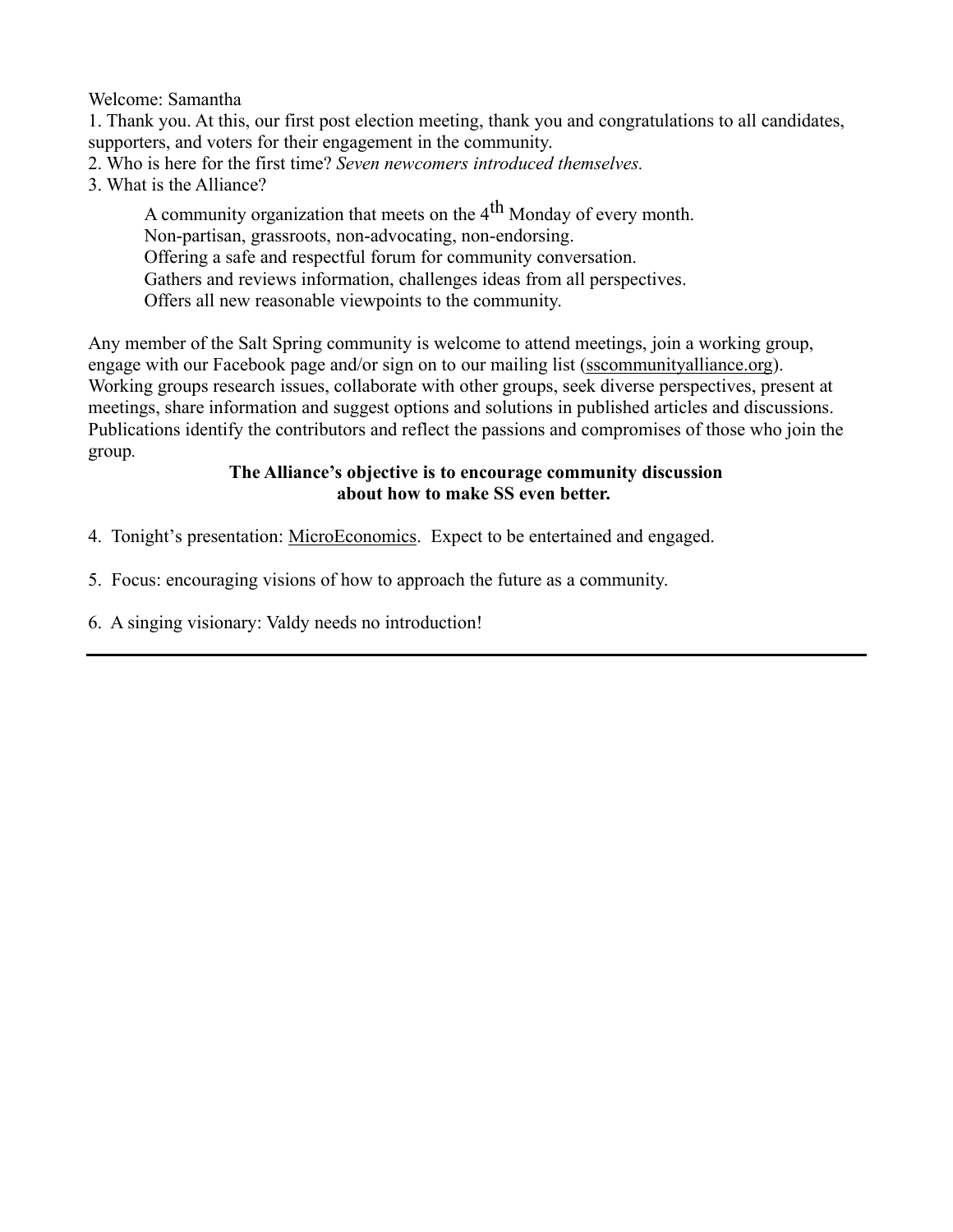

### **MicroEconomics**

SKIT *The Ol' Saltspring Divide: A conversation South End Sally (played by Maggie) North End Nadia (played by Samantha)*

# Messages:

1.Strong ties between the physical environment & economic activity have produced a uniquely creative and diverse culture on SSI.

2. On SSI, socio-economic regimes are tied to physical landform.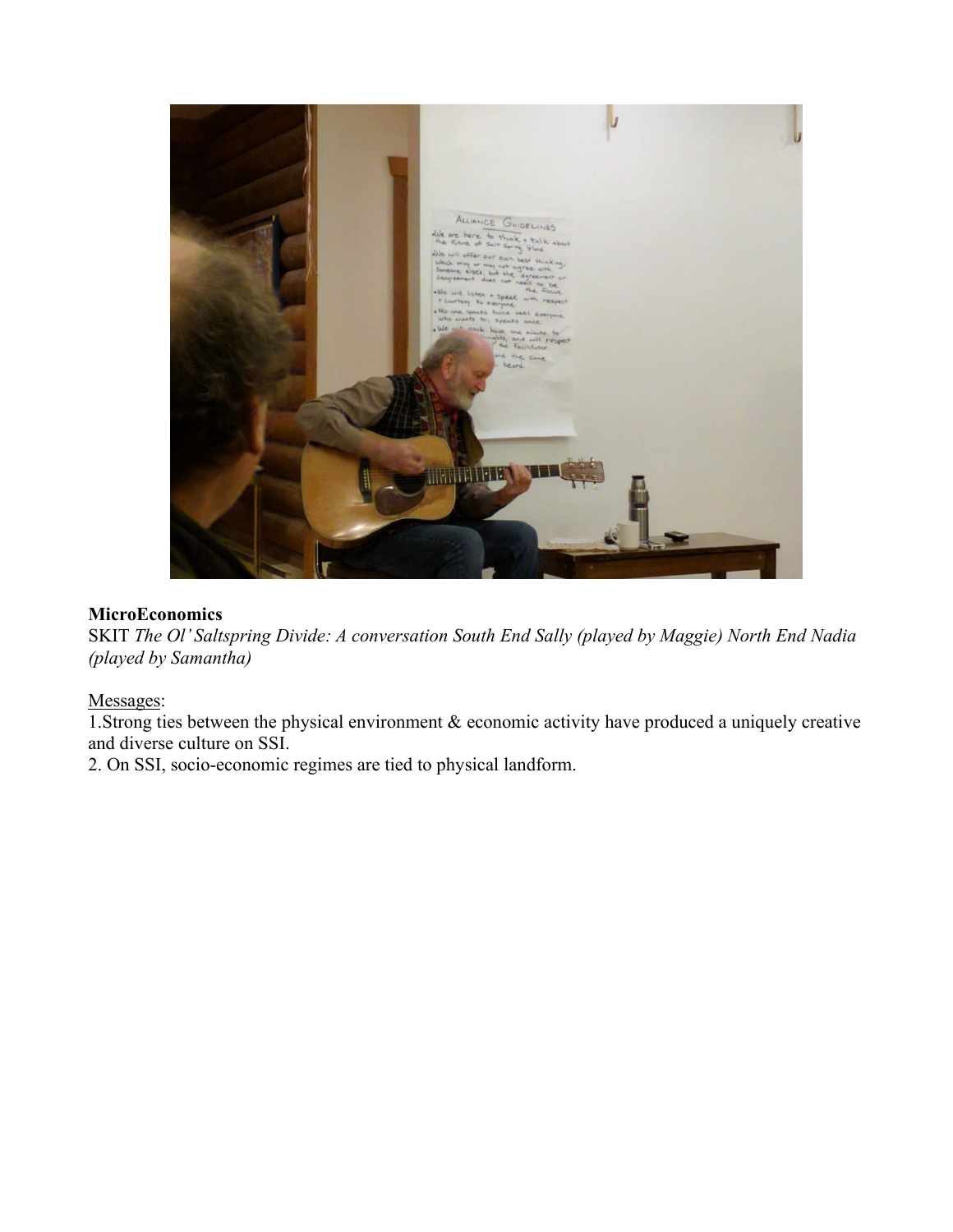



**Maggie/MicroEconomics Working Group**

**(For additional information about this presentation, see the article at the end of meeting notes)** Focus of the Working Group: To explore and support the unique culture on SSI that attracts retirees and visitors. The main economic engines driving Salt Spring's economy and culture include the artists, craftspeople, farmers, musicians, writers, dancers, yoga teachers and others who offer alternative housing and hospitality. Collectively, they embody Salt Spring's unique culture.

The Econo-Logical Perspective of the Working Group: It views human economies (or ecologies) as a subset of the natural ecosystem (rather than humans as co-opters of nature). It considers ecosustainability to be more important than the technological capacity to replace the natural with built systems. It emphasizes that landform affects human activity and human activity affects landform.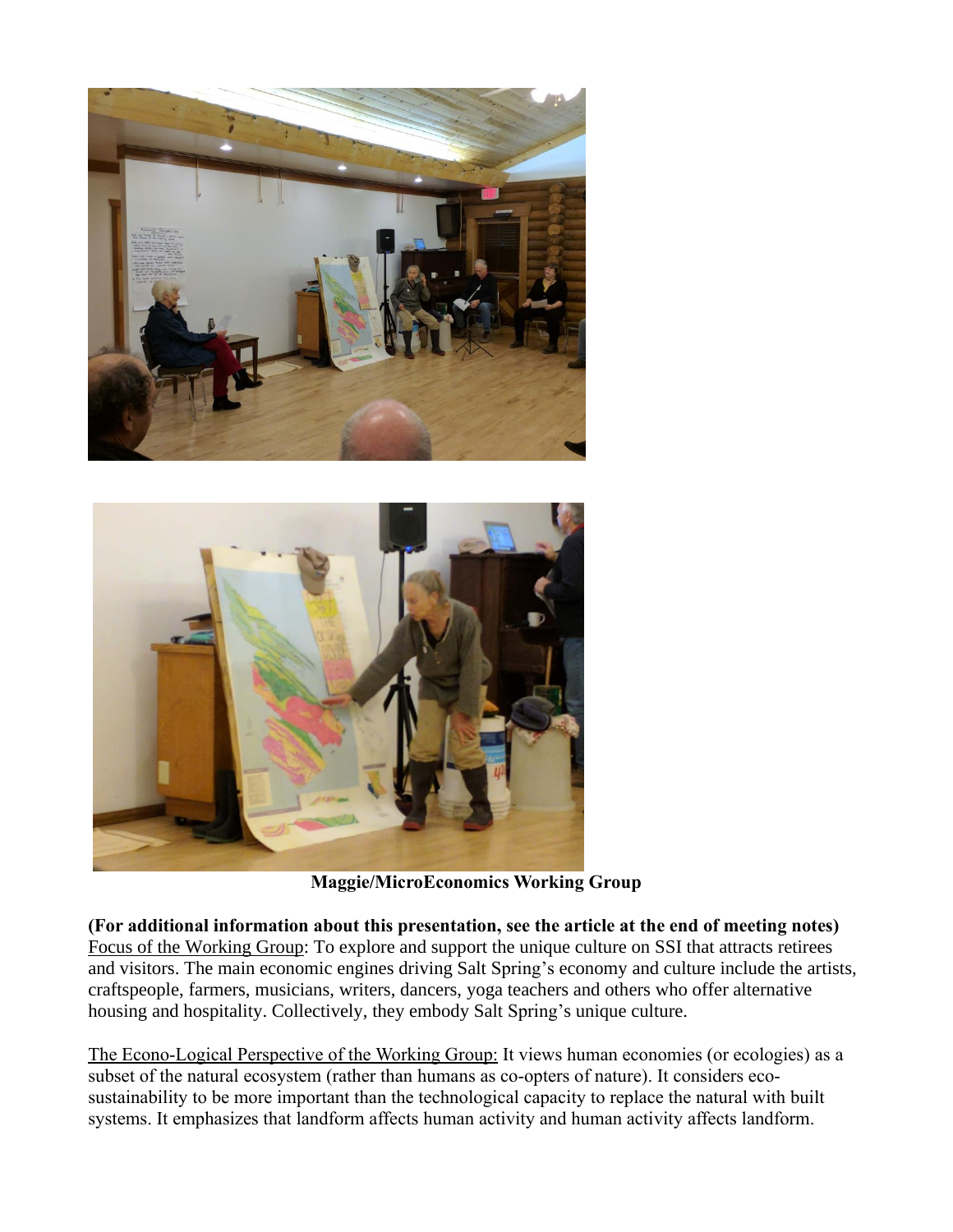For additional details, see [https://en.wikipedia.org/wiki/Ecological\\_economics](https://en.wikipedia.org/wiki/Ecological_economics) and https://en.wikipedia.org/wiki/Ecological Economics (journal).

SSI's Econo-logical Landscape: Burgoyne to Fulford, Vesuvius/Booth Canal to Ganges; Trincolmali to Southey Bay to Walker's Hook to St. Mary Lake - it is all a blend of homes and businesses nestled among still-prominent landscape features.

Large poster (bottom right photo) shows change in livelihoods on SSI over the last 100 years. Most recent changes include the following:

1) An increased interest in organic farming and the arrival of new and innovative businesses -

some supported by the Saturday and Tuesday markets.

2) A sharp rise in cost of land and, in turn, the displacement of low- and middle-income earners along with the potential diminishment of the cultural diversity that attracts tourists and retirees to SSI.



**Working Group Ideas: From an econo-logical perspective, what can realistically be achieved on SSI in the foreseeable future? (For the full text of Working Group Notes, see the Appendix.)**

• **Anne Parkinson/Environment:** *Limitations* include individualism, lack of community consultation and lack of incentives and subsidies. It also includes the lack of political will to see land as having internal community value rather than as a commodity (outside forces driving land and rental prices) and a lack of understanding of the connection between ecology and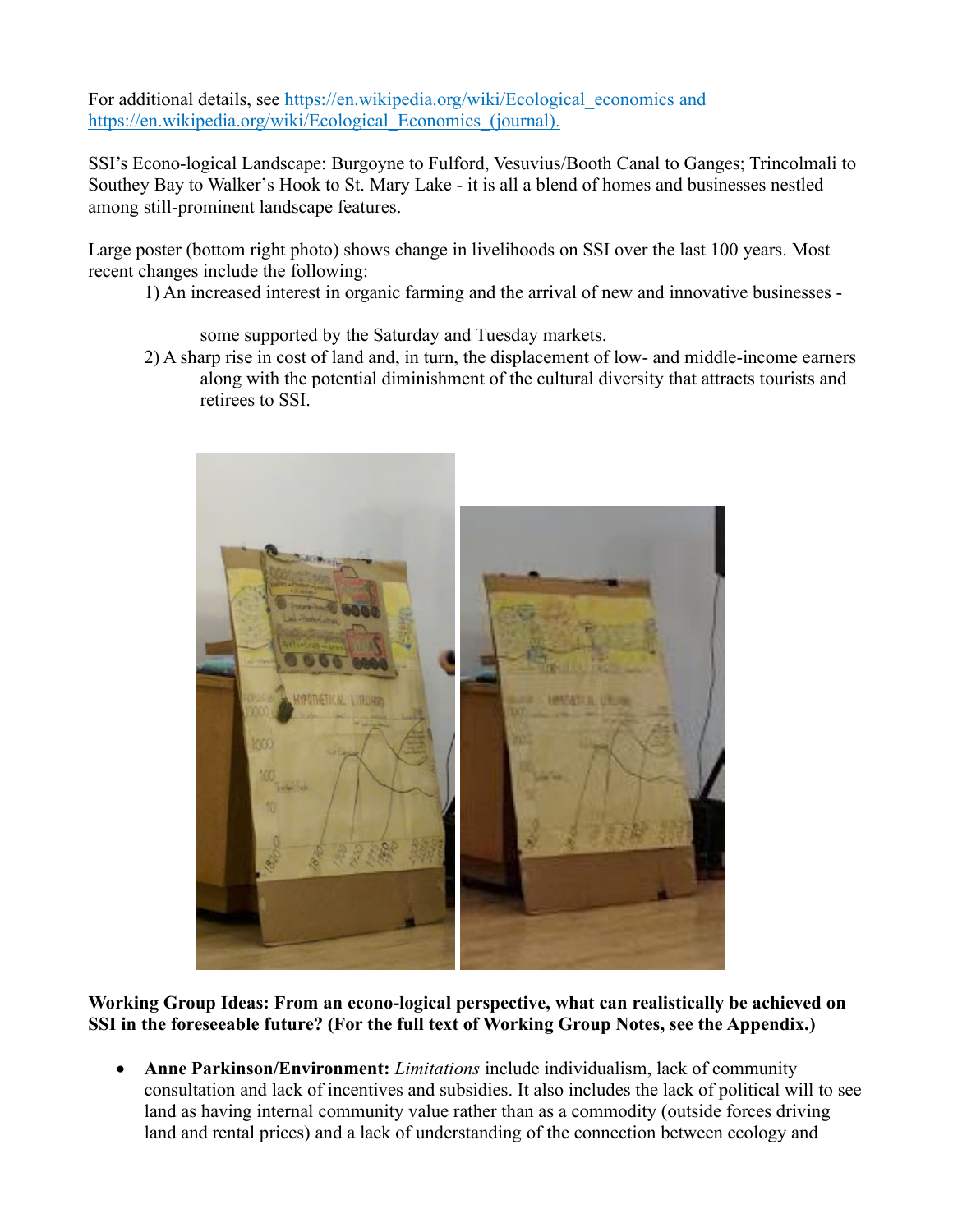biodiversity. *Imagining a future* includes:

- o re-establishing biodiversity by reestablishing natural systems,
- o adopting laws that lead to increased local food production,
- o taxing all water uses,
- o continuing to encourage rainwater collection and water conservation,
- o building low impact affordable housing (clustered, shared,  $\&$  eco-villages that recycle grey water & use solar energy),
- o preparing for extreme weather,
- o preserving and protecting econo-logical culture of humans and the ecology/ecosystems of other organisms, and
- o promoting the SSI community with less focus on visitors.

• **Rhonan Heitzmann/Affordable Housing:** We can begin with our Official Community Plan: *A.4.4.3 To recognize the strength and exceptional value of the community's diverse human population - a population characterized by people of many ages and backgrounds who, through choice or circumstance, have a rich variety of lifestyles and livelihoods. To recognize the very real, if intangible, loss that is felt in the community when this diversity is diminished by external pressures and changes.*

*A.4.4.4 To preserve and protect human diversity in our community by ensuring that the island's people are accommodated by a broad spectrum of appropriate and accessible housing and facilities, transportation choices, service opportunities and choices of livelihood, with a local focus to minimize transportation needs.*

There has been not been enough planning to allow for smaller, secondary dwellings that will remain relatively affordable to working class families and creative, artists, artisans and farmers. Needed is a shift from arbitrary number of units to considering what kind of dwellings are needed to support Islanders and protect the environment. As it stands now, there is equal weight given to a 10,000 sq. ft vacation home and a 600 sq. ft cottage, i.e. because both have a kitchen, both are considered a dwelling. But, large homes are unaffordable to many and have a bigger eco-footprint than tiny homes. Solutions to housing shortages and to securing a strong econological future on SSI are the same, as follows:

- 1) allow (promote) small homes and year-round occupancy (rather than allowing seasonal vacation rentals);
- 2) develop cluster housing;
- 3) create eco-village zones; and
- 4) grant permits for rental suites and cottages that can provide proof-of-water supply plus a small eco-footprint (such as rain water harvest, grey water recycling, and composting toilets.)
- **Linda Adams/Governance:** Given that Islanders have chosen to keep separate the governing bodies responsible for land use (Island Trust), and service provision (CRD agencies), the Governance Working Group believes the following:
	- o 1) Better integration among agencies could improve service provision on SSI; and,
	- o 2) Increased communication and collaboration between service agencies and the Trust on topics related to zoning, bylaws, policies, and guidelines could better reflect the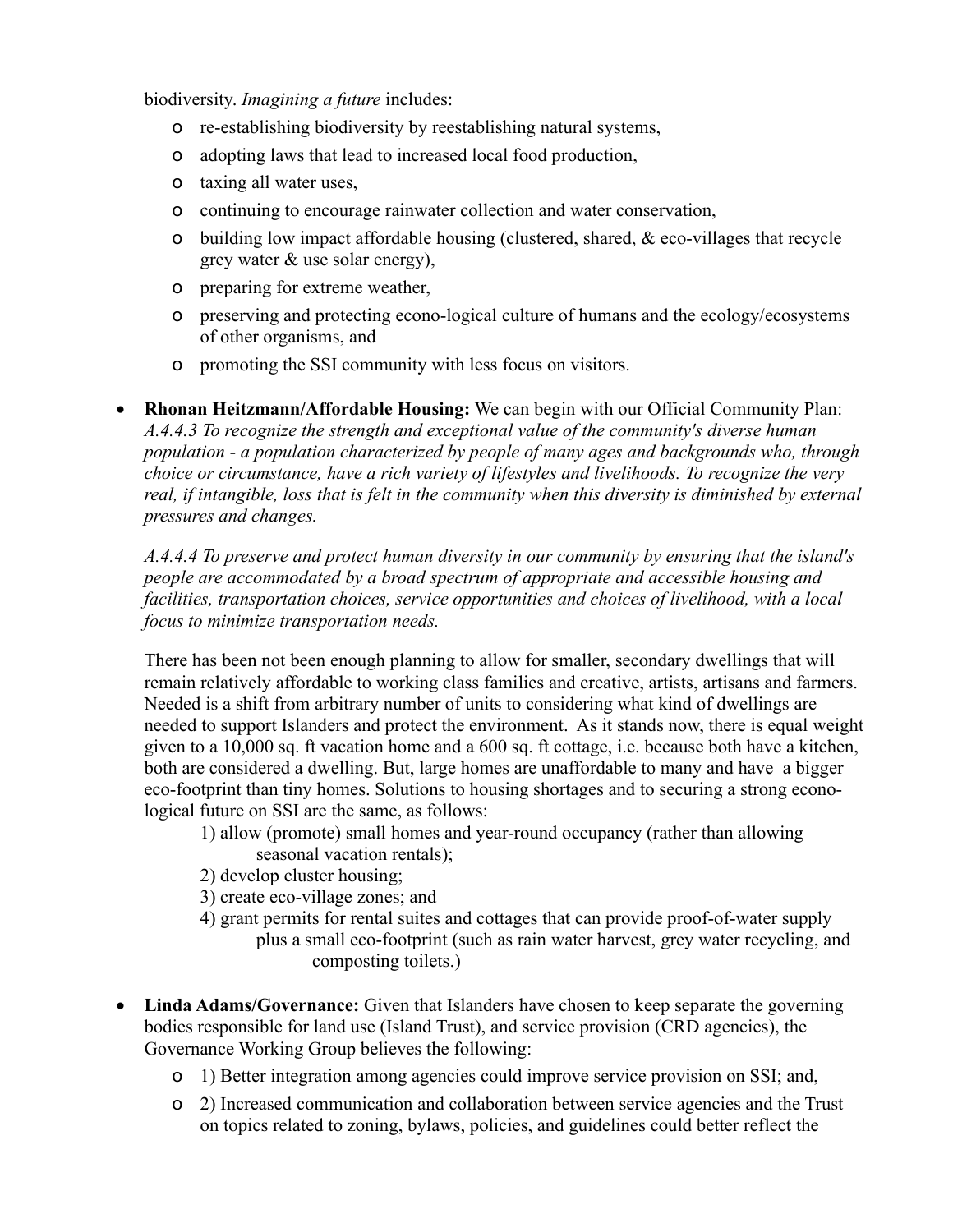vision that is elaborated in SSI's Official Community Plan (OCP) - i.e. that SSI should remain an authentic resident-centred community in a beautiful environment that welcomes visitors who are attracted to these qualities.

- Looking to the future, the Governance Working Group recommends co-location of the offices of the agencies that supply services on Salt Spring Island (e.g. Islands Trust, CRD, fire district, water districts). A co-agency building could feature local materials, artwork that reflects SSI culture, and include a large meeting room where government agencies hold regular meetings to communicate with each other and with the public to achieve seamless and widely acceptable service to islanders.
- **Sandra Ungerson**/**Infrastructure:** Water is among a number of factors that must be considered to develop new housing (including water sources and wastewater treatment/disposal). Exploration of options that integrate environmental and economic concerns can be undertaken by community leaders, including the creation of a community "water resources center" that provides public education on sustainable water management including drinking water capacity and nutrient removal from waste water. Sechelt, as an example, has embraced a new tanking innovation that both improves and protects the environment [\(http://www.sechelt.ca/Live/Water-](http://www.sechelt.ca/Live/Water-Sewer-Drainage/Water-Resource-Centre)[Sewer-Drainage/Water-Resource-Centre\)](http://www.sechelt.ca/Live/Water-Sewer-Drainage/Water-Resource-Centre).
- **Ruth Waldick/Health:** The interdependence between a healthy mind and body and living in harmony with the natural environment is widely recognized across the Southern Gulf Islands. In particular, a healthy community that is strongly linked to nature creates social and environmental conditions that positively impact the well being of its citizens (through better food security, social safety networks, and job security, for example). On SSI, the local economy has evolved from and been supported by local ecology, not just as a source of food and green space, but also as a source of inspiration for arts, physical activity, music, and social interaction. SSI is already home to the 'Natural Approach' in treating disease. To move forward, we need mechanisms that protect the health of all members of our community by ensuring support for artists and the arts, a reasonable income level, housing, and job stability. Co-treatment of physical and mental wellbeing integrates medically-based support and exposure to the harmony of a natural environment.

DYAD *Embracing our Diversity* **Prompt** Personal Profile 1-2-3: 1)What is your livelihood? 2)Relationship with land? 3) Cultural niche?

#### **Closing**

Maggie: Over very large spatio-temporal scales, climate on earth is affected by planetary position and changing solar output. But, on the very short human time scale, climate is affected by our fast-paced recycling of fossil carbon back to the atmosphere. It behooves us, therefore, to become a community founded on the idea of common good (rather than the idea of division). By that I mean that we must collectively commit to making decisions to slow climate change or build affordable housing that is based on understanding our limitations (in governance & natural resources as a start) and that embrace, celebrate our diversity.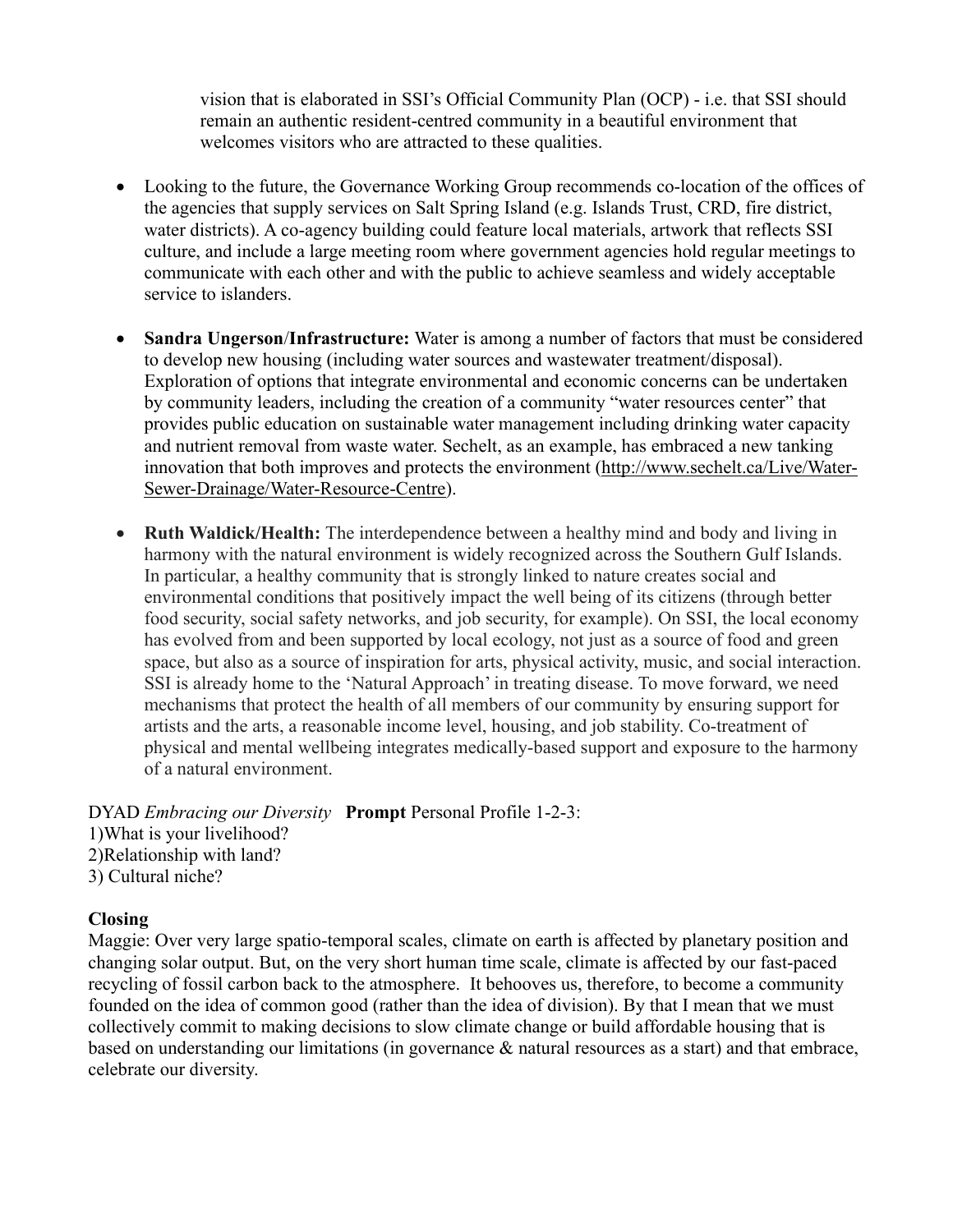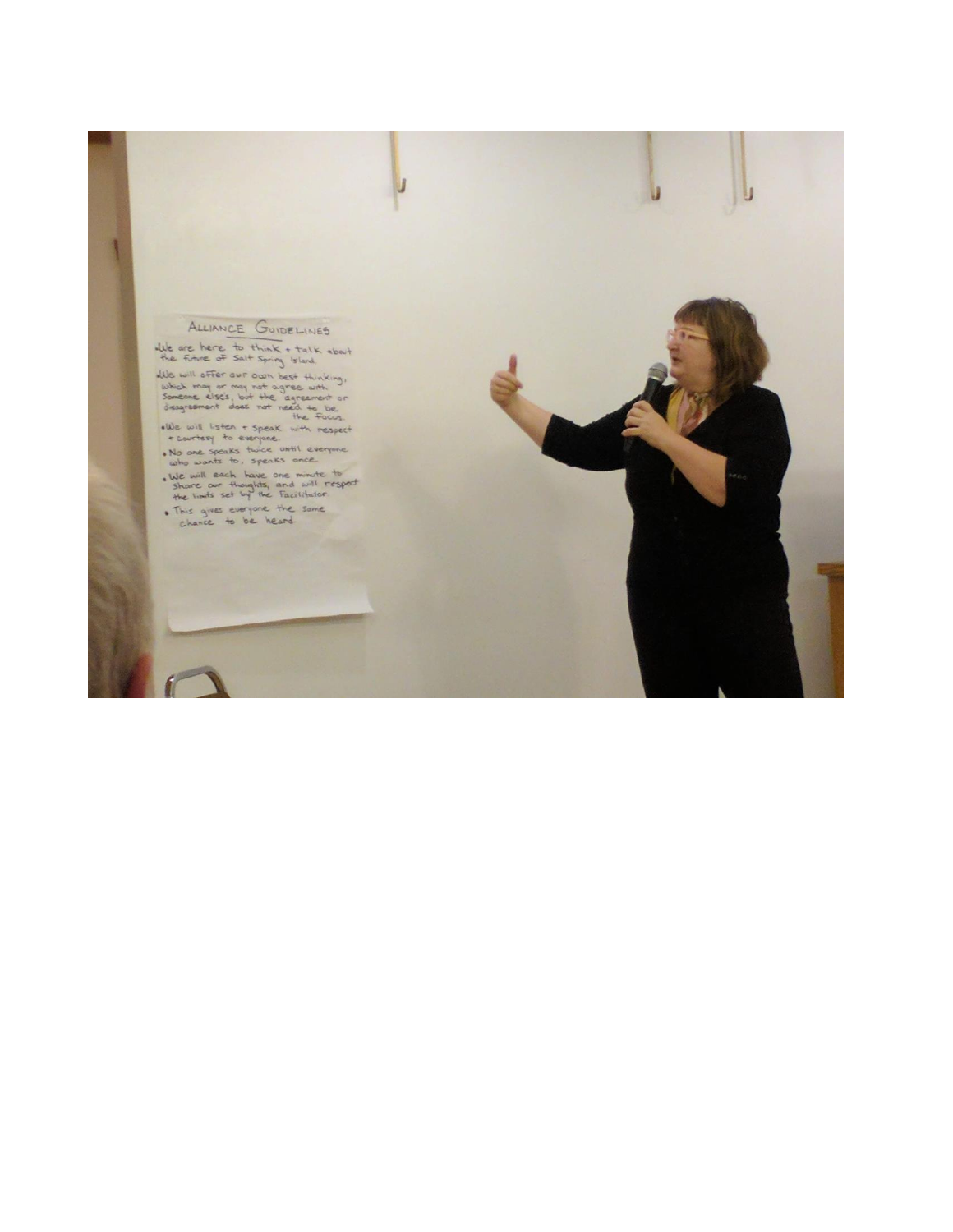### Article submitted to the *Driftwood* and Exchange **Are We Doing Enough to Sustain Salt Spring's Econo-Logical Heritage? by Maggie Squires**

You are wondering what *'Econo-Logical*' is all about, right? When we combine *'economy'* - how we make our living - with *'ecology,'* - how we partner with nature rather than co-opting it for our personal gain - we have become '*econological.*'

On Salt Spring, we find ample evidence of *econological* interaction with our environment. We can also find instances here when it is simply not working. At the Community Alliance meeting on October 22, the Micro-economics group explored the econological balance on Salt Spring.

The exploration began with some fun and laughter. The evening got an enthusiastic kick-off with Valdy who tuned us 'in' with his Islander ballad and followed with Shilo's 537-653 song. (Thanks, Valdy!) A skit - a conversation between North End Nadia (at a 537#) and South End Sally (at a 653#)- unfolded next and suggested that Salt Spring's Old Divide may have more to do with different rock types under our feet (sedimentary in the north and mostly igneous in the south) than with any real differences in socio-economic status on opposing sides of the Divide. The skit concluded with some gumboot dancing, and Lions Hall resounded as participants jumped up to join in. The take-home message is twofold:

- 1) On SSI, our socio-economic backdrop is tied to physical landform; and,

- 2) Strong interaction between the environment and humans has nurtured a uniquely diverse and creative local culture.

We then looked back at change in SSI livelihoods over the last 100 years. Beginning with the harvest of traditional foods, settlers' arrival brought export of old growth logs and lumber and then export of lamb, wool, butter and eggs from farming on cleared areas. Soon, though, farms were subdivided and towns sprang up. Electricity, ferries, and hippies arrived, and, in the 1970s, the Trust was established. Most recently, the cost of land has risen sharply and, in turn, some low and middle-income earners have been displaced (a process referred to in academic studies as 'gentrification,' too often leading to cultural depletion). At the same time, new and innovative small businesses have sprouted, supported by the Market, community farmland, and flexible home-based business bylaws.

For the past year, the Alliance's Micro-economic group has explored the culture that attracts retirees and visitors- the economic engines driving Salt Spring's economy. Artists, craftspeople, farmers, musicians, writers, dancers, yoga teachers and those who offer alternative housing and hospitalitycollectively embody Salt Spring's unique culture.

Over the past year, the Micro-economics group has explored topics with potential to impact this culture: the provincial review of Agricultural Land Reserve rules, the challenge of housing farm workers, the purpose of economic development commissions, and the support of home business and alternate housing/hospitality that are entrenched in our Official Community Plan.

Recently, the Micro-economic group contributed the following questions for candidates for CRD and Islands Trustee positions:

- How might you respond to gentrification's potential to diminish our island's socio-economic diversity?

- Does your vision of SS include a live aboard community?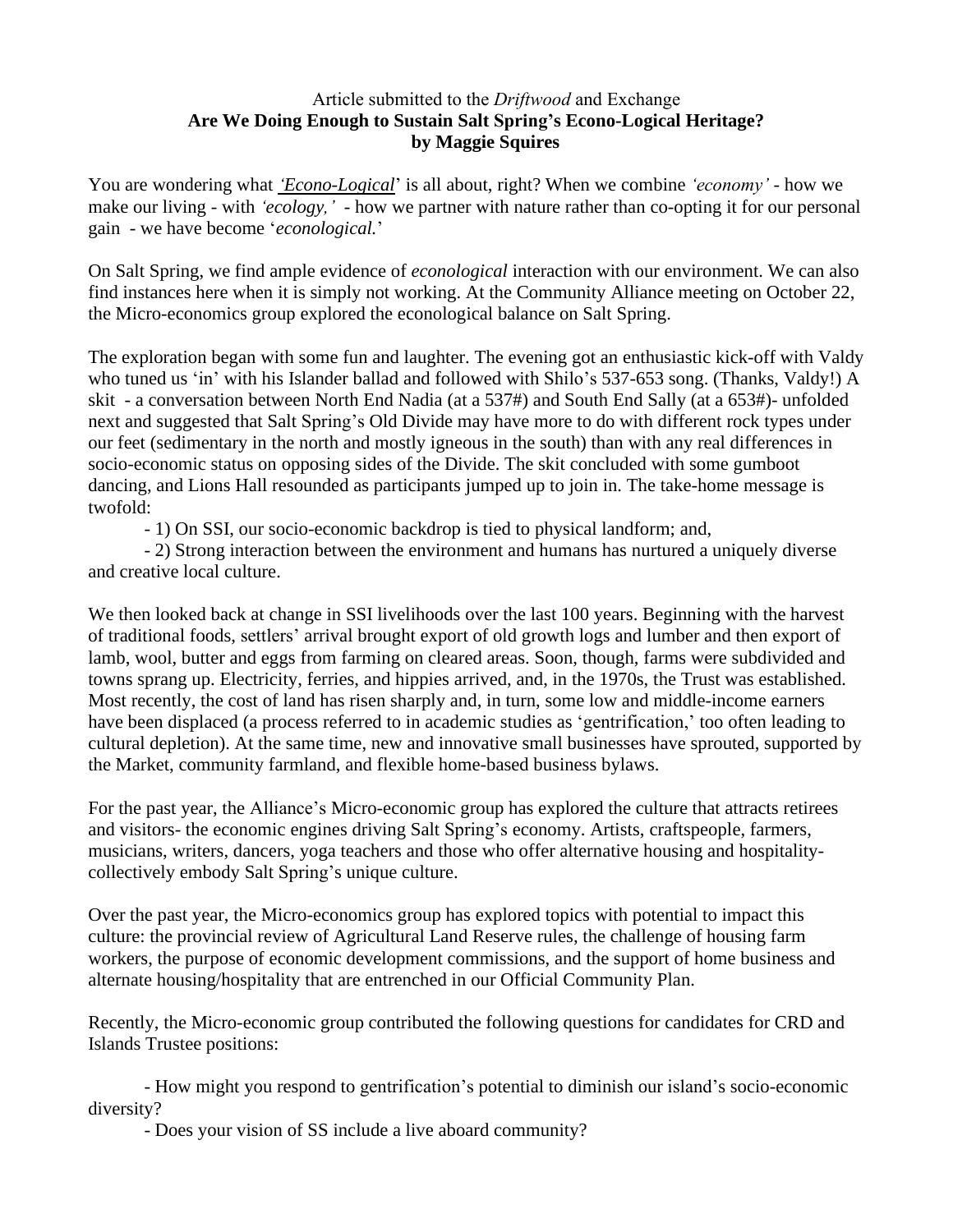- What steps might you take to protect the unique and diverse culture on SS?

- What should our local economic development commission be doing, given that its original purpose was to create an inter-agency working group to facilitate development of local economic activities?

- Do you have interest in identifying alternatives to complaint-driven enforcement of bylaws?

Throughout this exploration, the question was asked repeatedly: *Are we doing enough to preserve and protect Salt Springs' unique econological heritage?* After almost ten years here, I've bemoaned the change in culture at the wharf and swimming pool, as I did the vanishing of the Alaska highway community when paving trucks obliterated the twists and turns of the original gravel road between northern BC and YT.

Given the very short time scale of human-driven change on earth, including the fast-paced recycling of fossil carbon back to the atmosphere and resulting climate change, it seems vital that community decisions be based on the idea of common good (rather than on division), and that we find a way to speak from many perspectives with one voice. By that I mean two things:

1) Involvement of Salt Springers in making community decisions that will chart our future, for example slowing climate change, building affordable housing where water is available, and creating eco-land trusts for low and middle income earners; and,

2) Investigation that leads to decision-making that is informed by both understanding our limitations and embracing/celebrating our socio-economic diversity.

I'll wind up with my ideas about how this might be accomplished:

1) Set Up a Governance Structure to Encourage Integration and Cooperation: Regular meetings between elected officials and decision-makers to move important projects forward (an *Inter-Agency Working Group*) should be held as soon as possible, and a*Local Community Commission* (with authority to make change) should be established, as recommended by the Alliance's Governance Working Group assessment of governance options *[\(sscommunityalliance.org.](http://sscommunityalliance.org/))*

2) Engage the Community in Important Decisions: Regular issue-based surveys and community conversations should be offered to give vital information both to the public and to elected officials.

3) Get the Community and Elected Officials Together to Move Important Projects Forward: As an example, the recent amalgamation of housing groups should host a conference, to which elected officials commit to attend, to look beyond housing projects to the creation of land trusts that would make rural and farmland acreage affordable in perpetuity to low and middle income earners.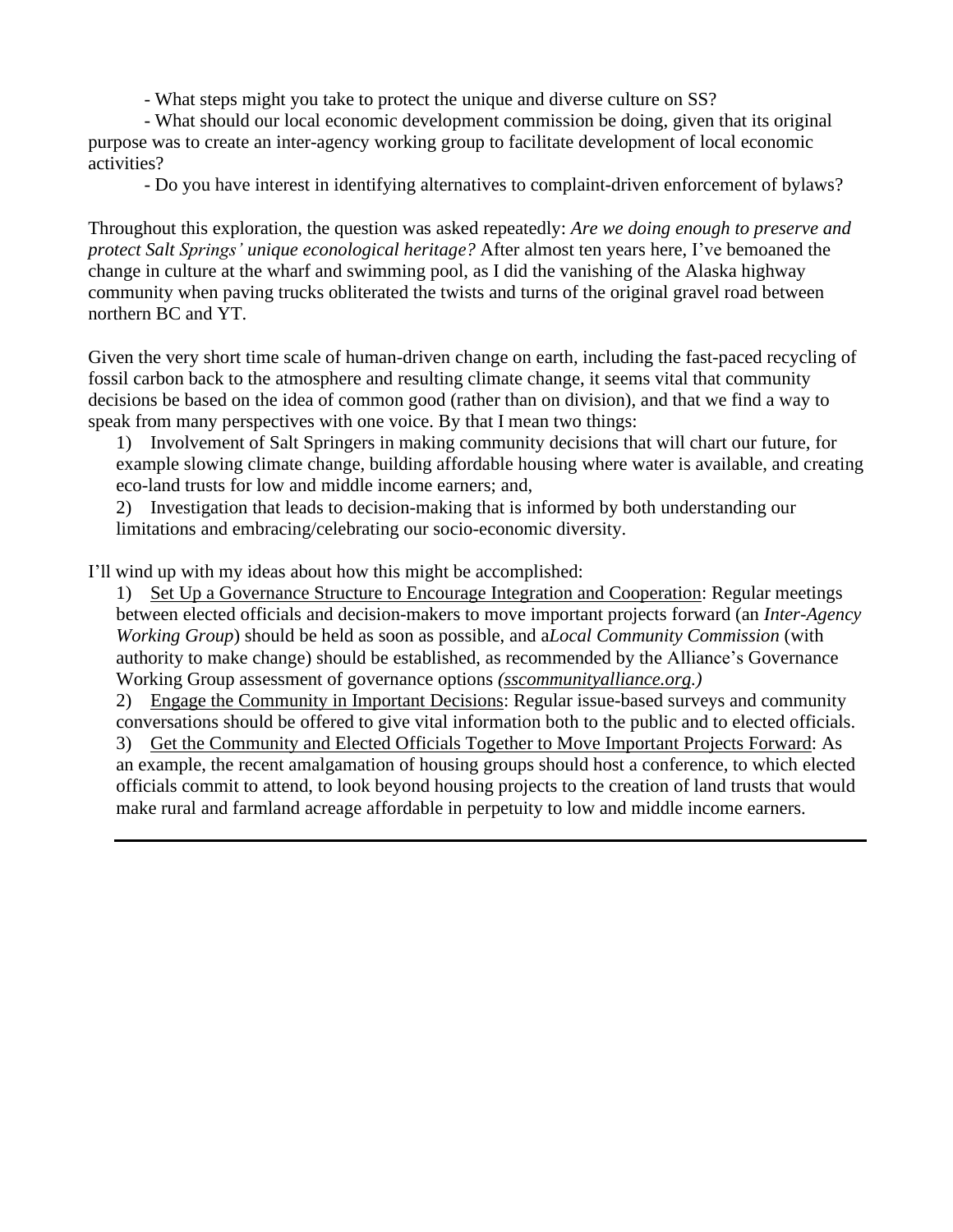# Appendix: Full Text of Working Group Notes

# 1. Environment Working Group Full Notes

Our Group had a sunny couple of hours at Cafe Talia discussing this topic, very thought provoking. Here is the distillation:

*1. There is a strong link between Environment-Economy-Culture ECE. (1 min)* When environment is ignored, history has shown that modern european civilizations eventually extinct all living things and themselves resulting in [desertification.](https://en.wikipedia.org/wiki/Desertification)

[Cultural](https://www.merriam-webster.com/dictionary/culture) values can either put humans at risk of environmental degradation or create an idyllic environment. Values today? The accumulation of wealth at the expense of the environment is the single most harmful value and is fuelled by a capitalist economy (eg. Naomi Klein 'This Changes Everything'); whereas an approach where the environment is considered vital for the whole, not an extraction process for the wealth of a few, has been shown to promote long term sustainability of both humans and the environment. The values of these societies more spiritual, are taught from birth, and there are consequences towards those disregarding the values (eg. Inuit societies, Bhutan via the film [Happiness\)](https://www.imdb.com/title/tt3458776/). (\*note from Susan Hannon – this is not fully referenced)

### *2. Given the parameters linking ECE, how to imagine the ideal future of SSI (3 min)*

We live here now so we get to decide. 7 generations forward, 7 back EWG envisions that future citizens will be able to live: -in a **low carbon life** (its coming – TSS) -in a **natural environment** (our senses – new and old residents) -with **sustainable economic growth** (low impact) -in cooperation within all cultures and countries to form an **ecological civilization**.

Point to table with posters and killer whales and briefly discuss. (Transition Networks 11 Human Activities to redesign into an ecological civilization: Food, Water, Building/Housing, Energy, Transport, Economy, Waste, Health, Clothing/Stuff, Arts/Culture, Education)

# *3. Restraints/Constraints (2 min):*

\*Individualism (opposite from community)

\*Relevant government at all levels – community consultation, transparency and accountability, responsible use of \$\$, incentives and subsidies

\*Keeping land a community value not a commodity (outside forces driving land and rental prices) \*Lack of understanding of ecology and biodiversity. Disconnected.

We want to be a carbon sink, with rich soil, self-sustaining culture that is anti-fragile, preparing for the future environment.

Pride in our community, in our world, that we did not miss the chance to do our best. To not look back with regrets. That the history books future generations will be reading paint us a strong, ethical in the face of crisis.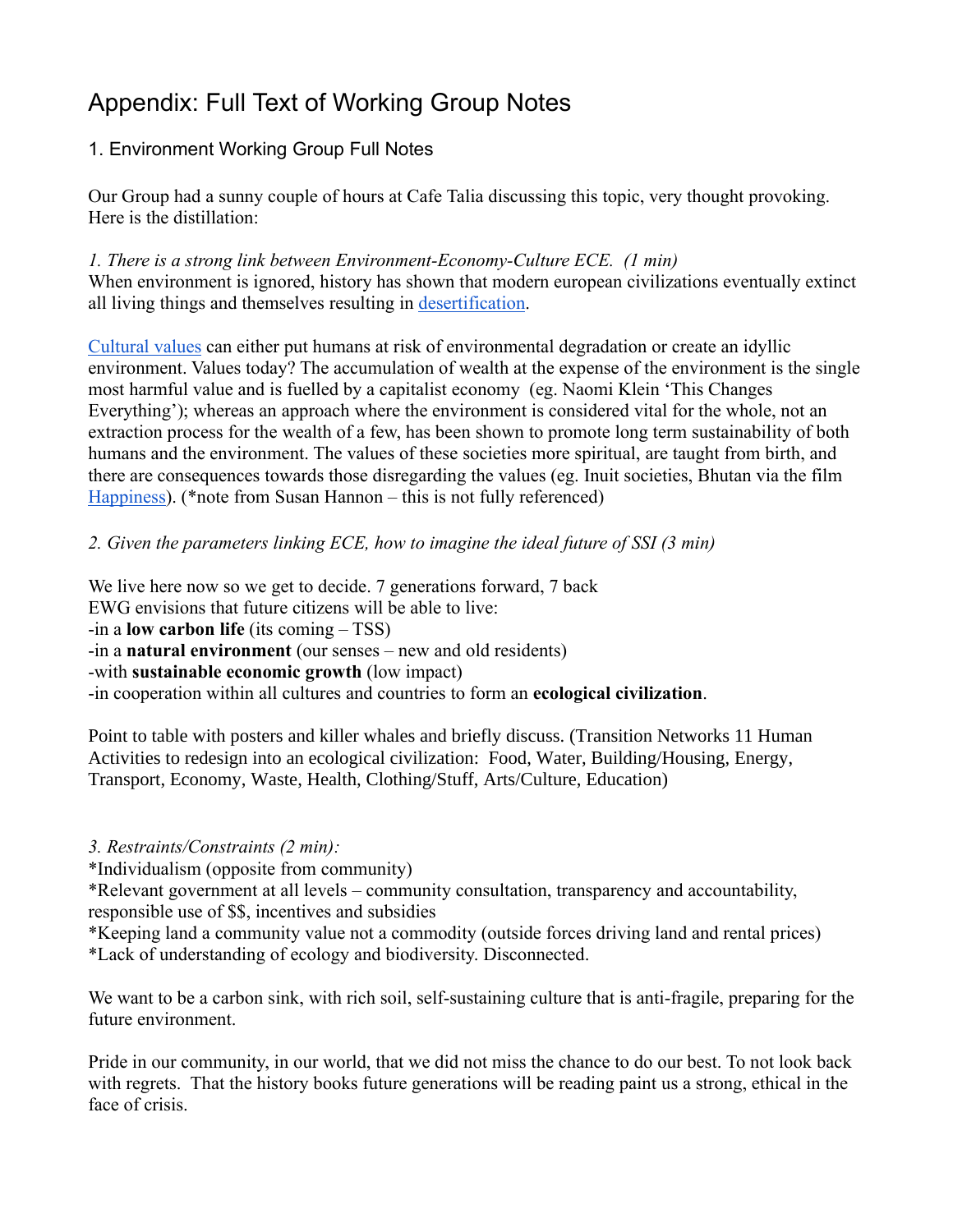**All activities honour Biodiversity**. **Put environment first.** Return to a better balance – Re-Wilding e.g. restore streams and salmon runs. Plan for future environmental changes.

**Food**: by-laws support local production, ag lands are used to capacity, put SSFirst, supporting community efforts to date and grow them (The Root).

**Water:** Reconsider our uses of water. Consider why we use drinking water for all purposes. Tax all water use including aquifers. Encourage catchment for non-potable uses. Encourage conservation.

**Building/Housing:** low-impact alternative models (eg. clusters, co-ops, shared housing, ecovillages) including grey water, solar, affordable.

**Culture:** Honouring plants and animals that we live with, preparing for increasing extreme weather. Strong community structure, youth/elder culture, happiness not based on stuff, the mindset to work together on community projects with music, art.

**Economics**: relevant government, ethical corporate, local e-currency, more co-ops, no (or a max %) absent owners (live here and participate!).

+Energy, Transport, Health, Education, Clothing/Stuff, Waste

# **Affordable Housing Working Group Full Notes**

Our Official Community Plan, on the topic of community diversity and housing, says over-arching goals include:

A.4.4.3 To recognize the strength and exceptional value of the community's diverse human population a population characterized by people of many ages and backgrounds who, through choice or circumstance, have a rich variety of lifestyles and livelihoods. To recognize the very real, if intangible, loss that is felt in the community when this diversity is diminished by external pressures and changes.

A.4.4.4 To preserve and protect human diversity in our community by ensuring that the island's people are accommodated by a broad spectrum of appropriate and accessible housing and facilities, transportation choices, service opportunities and choices of livelihood, with a local focus to minimize transportation needs.

Future changes to our land use (e.g. zoning) regulations are intended to help achieve these goals. There is work to be done to adapt to changing times, so that we can continue to achieve these clearly laid out goals.

Thirty-five years ago, when I was about 10 years old, I would sell used toys and games at the Saturday market, which was a gravel parking lot, along side a friend who sold his home made root beer....it was an open market for locals mainly. Farmers, and artists and craft people began to have success selling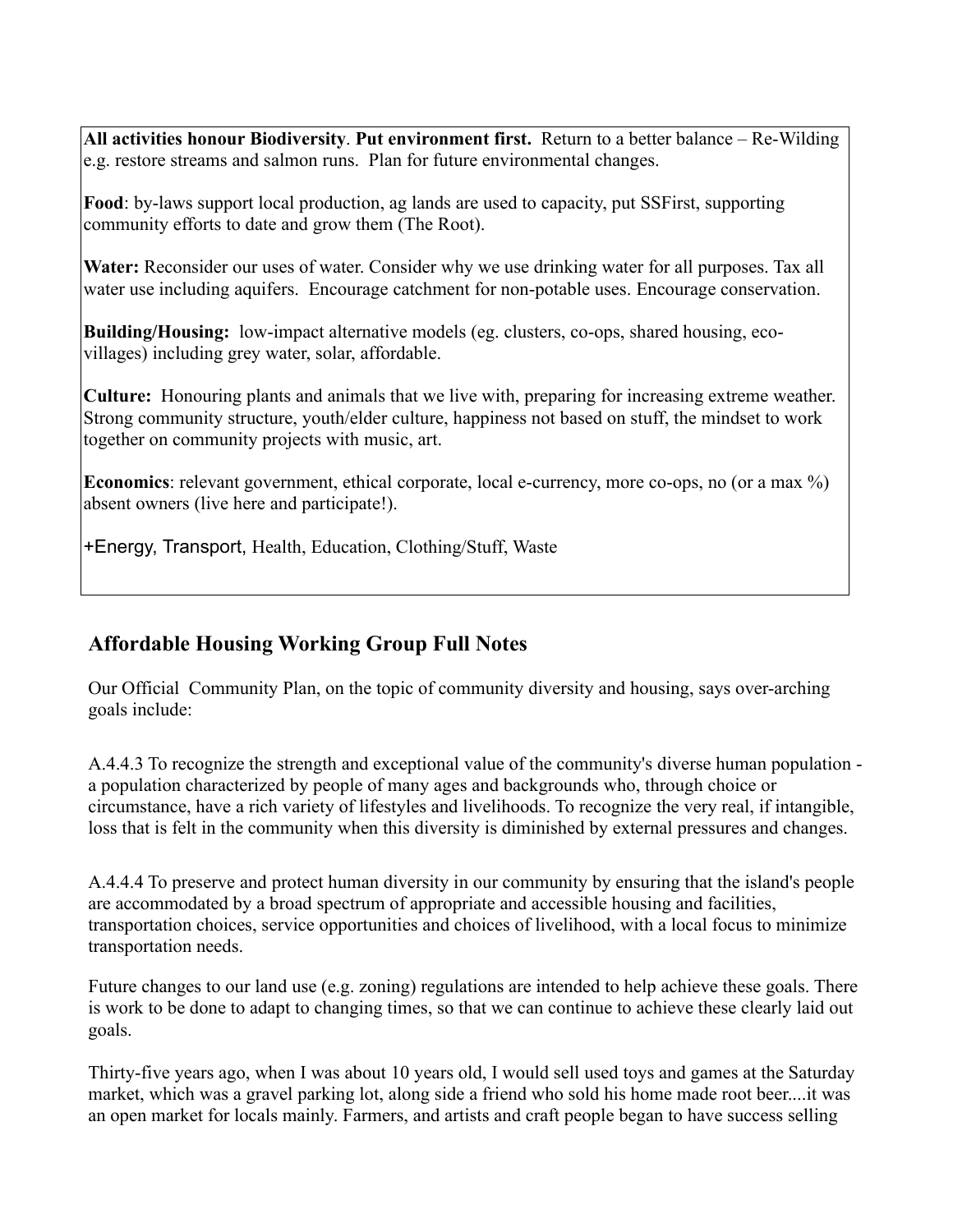their creations and the market grew rapidly to what it is today. This is one aspect of our island that attracts tourists, and people from all over to come and make SSI home. There has been a lot of growth and development over the last 35 years, many things have changed, and still change is rapid. Now the island is a destination for people retiring from across Canada and the US, and people emigrating from the Lower Mainland. The influx of people is putting pressure on the housing market where the supply has been limited to protect the environment by limiting the number of potential dwellings. But the housing shortage is one factor causing increase over time in house prices so that only quite wealthy people can afford to buy and build on the limited number large lots. There has been not been enough planning to allow for smaller, secondary dwellings that will remain relatively affordable to working class families and creative, artists, artisans and farmers. To shift this situation, there is a need to change our thinking from arbitrary numbers of units to what kind of dwellings are needed to support Islanders and what **impact new homes may have on the environment** and the community. As it is now, there is equal weight given to a 10,000 sq. ft vacation home and a 600 sq. ft cottage, i.e. because both have a kitchen, both are considered a dwelling. But large homes have a bigger eco-footprint than tiny homes. People are worried about water consumption, but I would argue that year-round residents living in small buildings are much more conservative and careful with a limited water supply than tourists and vacationers who come in the summer when the ecology is most fragile and water is most limiting. I believe that solutions to both housing shortages and securing a future for our island's unique culture and community are to allow smaller homes to be occupied year round, to develop cluster housing, create eco- village zones, and grant permission to rent suites and cottages that provide proof of water supply and small eco-footprint (such as rain water harvest, grey water recycling, and composting toilets). Here is a link for reference to a 2003 Islands Trust report that outlines many planning solutions directly related to the econo-logical issue that all of could be adopted locally:

[http://www.islandstrust.bc.ca/media/223639/Options%20for%20Affordable%20Housing%20New%20Solutions%20to%20t](http://www.islandstrust.bc.ca/media/223639/Options%2520for%2520Affordable%2520Housing%2520New%2520Solutions%2520to%2520the%2520Housing%2520Crisis.pdf) [he%20Housing%20Crisis.pdf](http://www.islandstrust.bc.ca/media/223639/Options%2520for%2520Affordable%2520Housing%2520New%2520Solutions%2520to%2520the%2520Housing%2520Crisis.pdf)

# **Governance Working Group Full Notes**

(Note: this is from Linda Adams only – for logistical reasons, the GWG did not review these comments in advance)

- The GWG's recent report focused on improvements to local governance that would reflect the 'non-incorporated'state of the island, respecting the recent referendum results.
	- o One of the main themes of the recommendations was to respect that, under our current system, those who make decisions about land use are different from those who make decisions about the provision of local services. While in municipalities, land use decisions are often made with a view to increasing the tax base, this is not currently a consideration in our land use decisions.
	- o Because the 'de-coupling' of these decisions seems to be important to our community, the GWG focused on governance improvements that retained this separation.
- While respecting the importance of this separation, the GWG tried to identify potential governance improvements that would avoid siloed decision-making in other areas. Therefore, one of the main recommendations in its recent report was improved integration between those agencies that provide local government services to Salt Spring Island.
- As an example, the GWG has recommended that these agencies establish an Inter-Agency Working Group to support regular communication and collaboration with each other and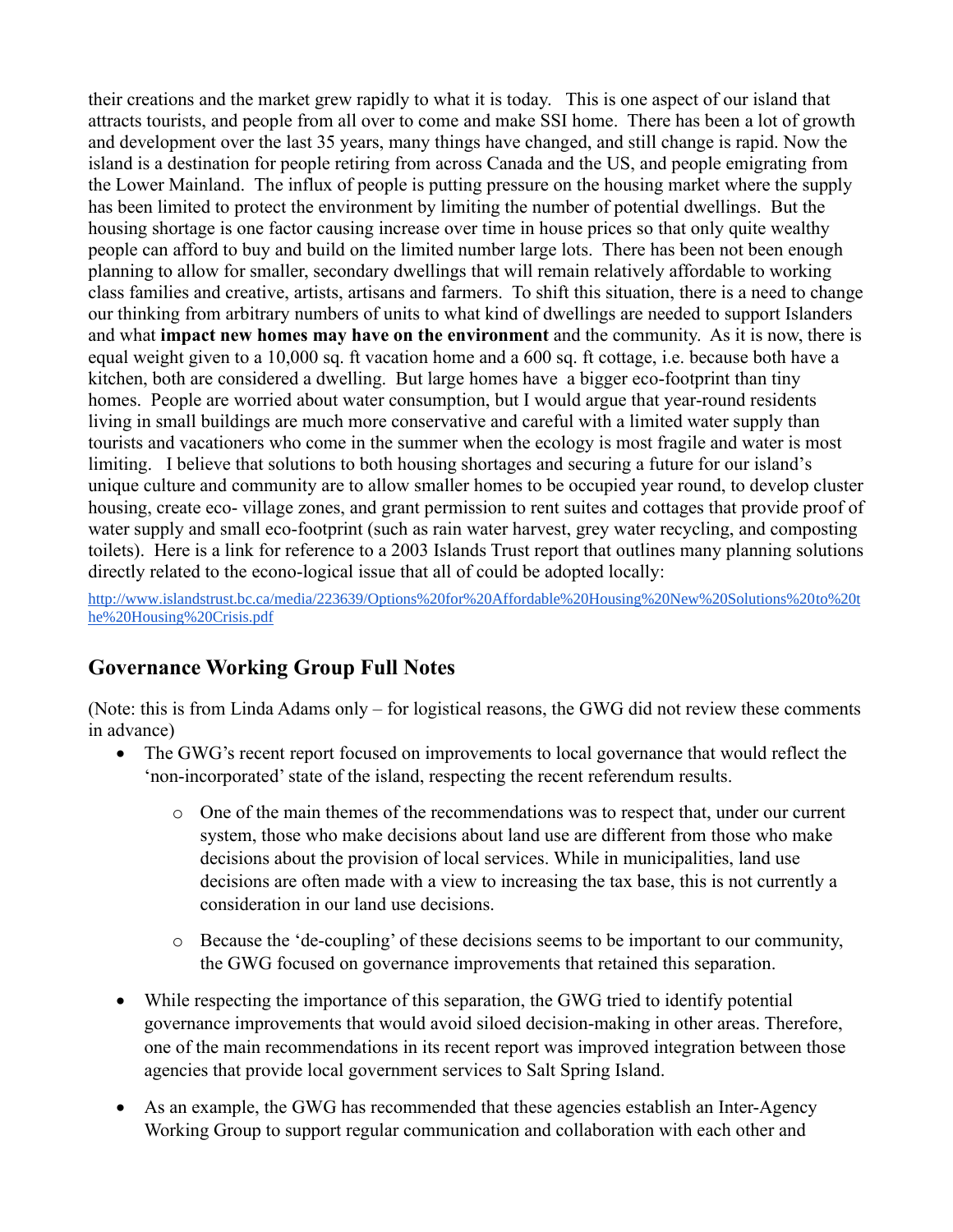provide an opportunity for the public to witness and provide input into that communication and collaboration.

- An example of better communication and collaboration would be for decisions to be more reflective of the community objectives and goals that are expressed in the Salt Spring Island Official Community Plan. This is the only high-level document that has been developed through extensive community discussion and thought about the nature of our community and its future.
- An example was provided about an economic issue in this case, tourism.

During the development of our Official Community Plan(OCP), there was considerable discussion about tourism and its role in our community. Community members considered, but ultimately rejected, the 'Whistler' model. The Whistler OCP is very focused on the needs of visitors and it has many goals and policies related to improvements to the visitor experience.

Instead, Salt Spring Islanders concluded that Salt Spring Island was, and should remain, an authentic, resident-centred community in a beautiful natural environment, that would welcome visitors who were attracted by those qualities. The intent then, was to ensure that tourism was accommodated, but not to such a degree that it would destroy what islanders identified as Salt Spring's essential qualities. A number of our OCP objectives and policies reflect this view. The overall approach is expressed by this OCP goal:

*A.4.4.1 To ensure that our community continues to function as an authentic, resident-centred community in the face of internal and external pressures to change and grow; to ensure that growth, including the growth of tourism, is managed in a way that does not displace or detract from our community's important function as a home for its residents.*

There are OCP policies that express approaches to:

- the way we accommodate tourists (in small resorts and resident-operated B&Bs, rather than international mega resorts)
- industrial uses (that focus on local needs, rather than external ones)
- parking in Ganges Village (sized to supply local needs, rather than paving more of the village to serve seasonal tourist demand)
- large new destination resorts, large convention centres, water slides, theme parks, casinos, or mini golf courses (none of these are allowed in our land use regulations)
- STVRs (transient accommodation units in residential zones that are not run by residents as a home-based businesses) – they have never been allowed as they could displace residents and have impacts on residential neighbourhoods (enforcement effort has varied).
- Signage (large back-lit plastic signs are not allowed)
- Ganges Village (land use regulations support its development as a resident-centred, rather than a visitor-centred village. So, zoning regulations in Ganges encourage resident-focused shops and services like food stores, hardware stores, doctor's offices, etc. Things like 'post offices, banks and credit unions, liquor stores, and libraries' are only permitted in villages, again to keep them convenient for residents and prevent them from being displaced by tourist-oriented facilities. This, for example, is why the library is in downtown Ganges, although there was pressure at one point to locate it outside the village.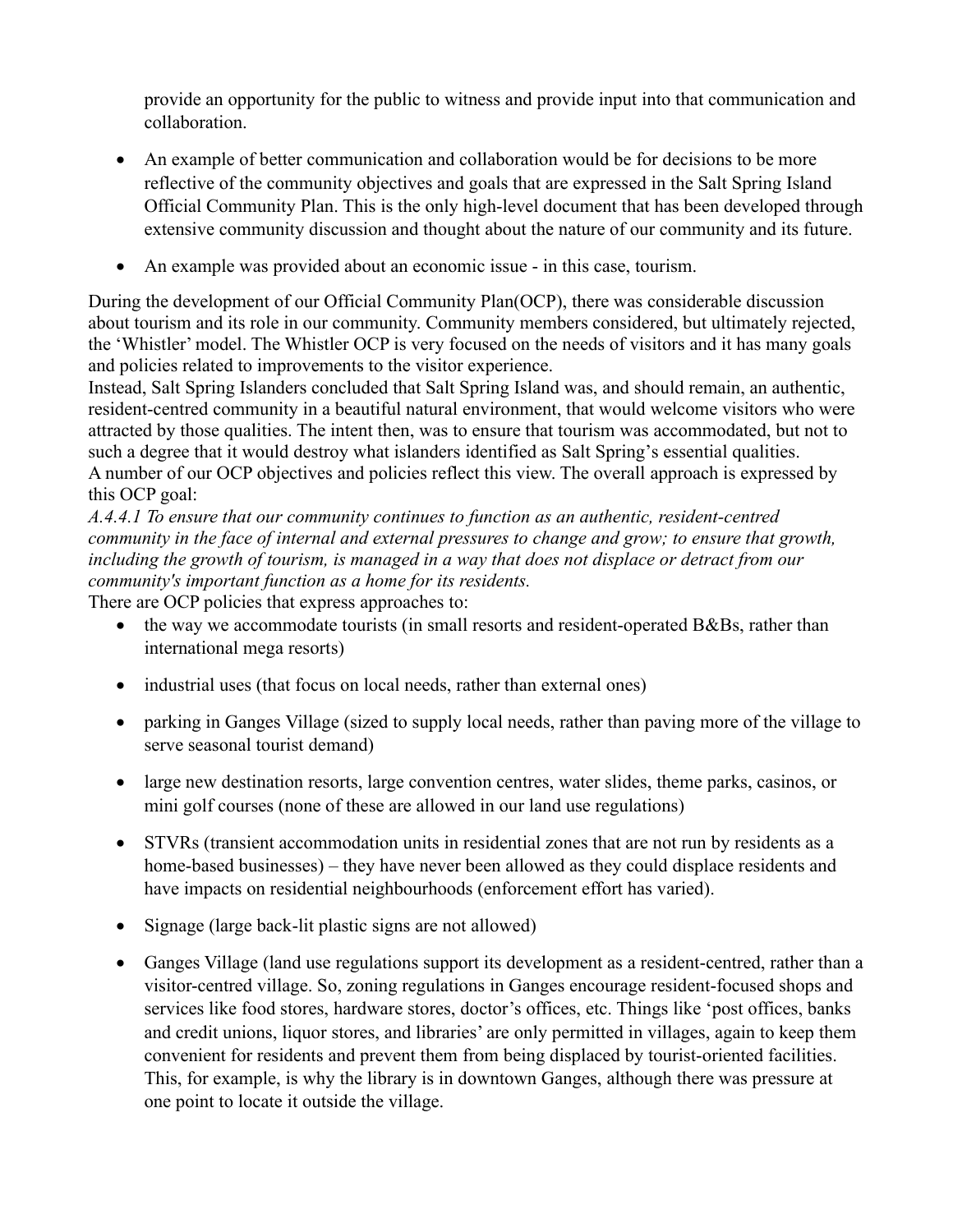There are many other policies, zoning regulations and design guidelines that all contribute to this overall approach to visitors.

However, decisions by other agencies may not consider these goals and policies, and this is where better communication and collaboration could help. For example, these goals and policies could ensure that various utilities and services could be 'right-sized' for resident needs, rather than supportive of ongoing growth in tourism at the expense of residents' needs.

Regarding a future vision, the GWG also recommended the co-location of the offices of the various agencies that supply local government services on Salt Spring Island. Participants in the workshop were asked to envision such a building with all such agencies available in one place (e.g. Islands Trust, CRD, fire district, water districts). The building could feature local materials (including artwork) that reflected island culture. Here, all government agencies would have a better opportunity to communicate with each other and offer a more seamless service to islanders. There could be a common meeting room, where these agencies held all public meetings, making them more accessible for participation by community members.

# **Infrastructure Working Group Full Notes**

When the environment is unhealthy, it is likely a people management problem. Climate change is a people problem – the earth holds us accountable for our bad decisions

<https://ag.purdue.edu/climate/indiana-impact/>

Housing has some great opportunities; the snag comes with infrastructure.

Centennial Park:

Budgets drive cookie cutter approaches

We struggle with the conflict between keeping the budget down while also trying to include unique 'Salt Spring' features. Unfortunately, the result is a plan that will result in a functional washroom building, but not a very interesting one. There may be a mural on the outside, but beyond that, it will be a pretty cookie-cutter kind of washroom.

It really is a challenge. We could have had a spectacular building for maybe \$200K more. But where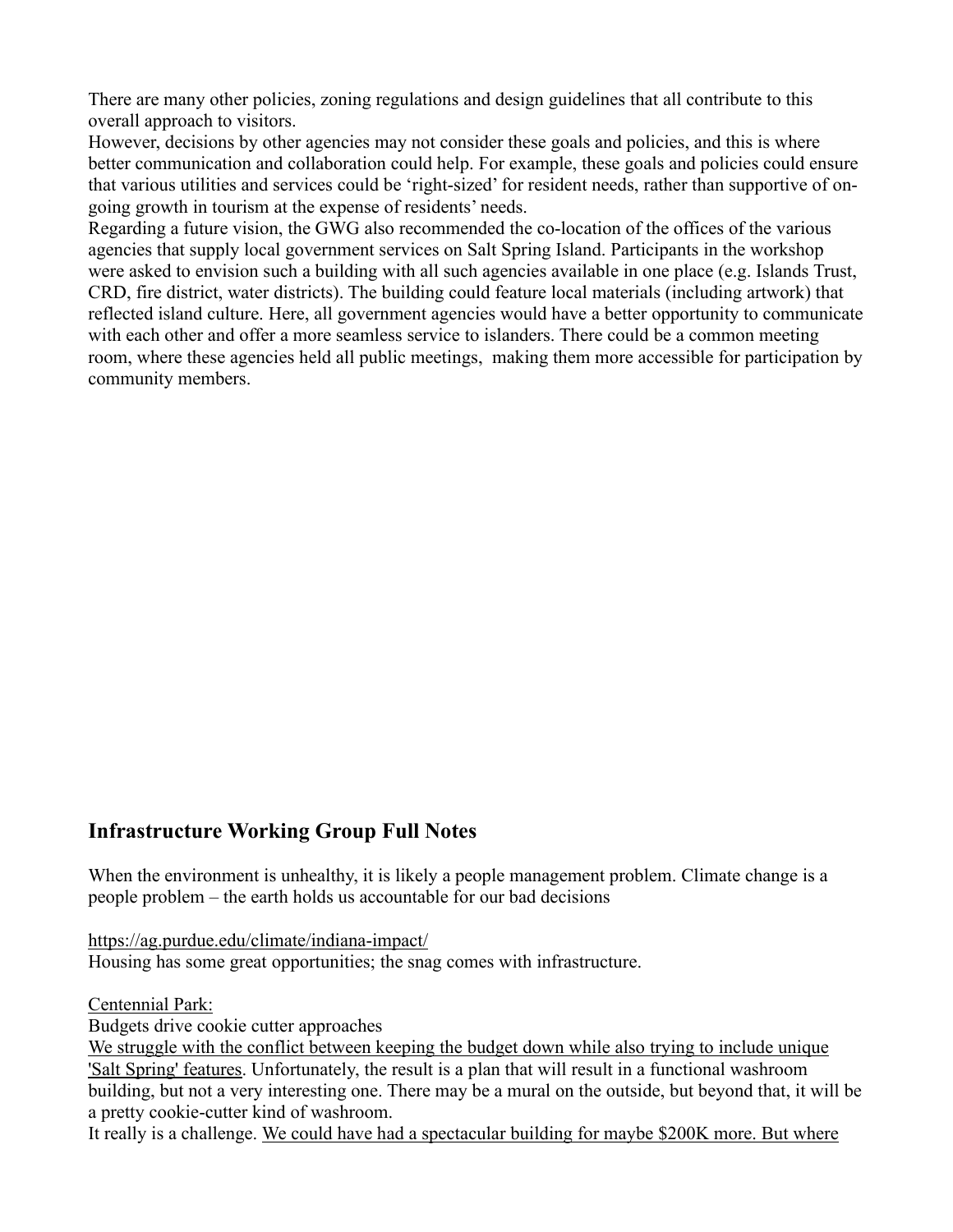does the \$200 K come from? It's all tax dollars and we're damned if we pinch pennies and get a generic washroom building and damned if we go for the gusto

The larger long-term project does call for replacing many of the trees in the park, as they are sickly. And, of course, they all were planted on fill in the 1960s or later, so they have limited 'heritage' value. We did amend the plan to preserve the one big tree near the centre of the park, though, as it is healthy and there's no good reason to remove it.

the arborist report I read said it is a healthy mature woodland. Generations of kids grow up playing on them. I found people are still furious about the one removed near the washrooms a couple of years ago. Are the PARC discussions public or in camera? Is the contract for a building and where are the plans? Is the contract for other "infrastructure" required to execute the whole plan?

An outsiders opinion: Younger trees are frying all over the island. Cutting the trees at the park is an incredibly bad idea on all levels.

[https://www.facebook.com/groups/536195140049782/search/?query=mural%20on%20the%20outside](https://www.facebook.com/groups/536195140049782/search/?query=mural%2520on%2520the%2520outside) [https://www.facebook.com/groups/536195140049782/search/?query=arborist%20report](https://www.facebook.com/groups/536195140049782/search/?query=arborist%2520report) The three principal authors were at the meeting. (Rob Pringle, John Davies and Myna Lee Johstone)

The idea when the park was built:

It is a Heritage site, all trees and the cenotaph within the park are protected heritage property and a Heritage Alteration Permit is required to make any changes to them. The original park trees were purposefully selected and planted in 1967 to honor SSI pioneer settlers, and the Royal Canadian Legion paid to have the cenotaph, originally erected in 1923, relocated to the park in time for the opening ceremonies

[https://www.crd.bc.ca/docs/default-source/salt-spring-island-ea-pdf/ssi-parc/centennial-park](https://www.crd.bc.ca/docs/default-source/salt-spring-island-ea-pdf/ssi-parc/centennial-park-masterplan-final-report-2017.pdf?sfvrsn=3b0601ca_2)[masterplan-final-report-2017.pdf?sfvrsn=3b0601ca\\_2](https://www.crd.bc.ca/docs/default-source/salt-spring-island-ea-pdf/ssi-parc/centennial-park-masterplan-final-report-2017.pdf?sfvrsn=3b0601ca_2)

Here is a PARC members opinion today:

We spoke about this at the last PARC meeting and staff think the washroom project can be done without removing any trees. The larger long-term project does call for replacing many of the trees in the park, as they are sickly. And, of course, they all were planted on fill in the 1960s or later, so they have limited 'heritage' value. We did amend the plan to preserve the one big tree near the centre of the park, though, as it is healthy and there's no good reason to remove it.

# **Our economy relies on?**

People travel the world to see unique buildings, and we keep hearing about Tourism. Anyway, that's only one piece and it is the total destruction of trees, decreased lawn, leveled hillocks, gone gazebo, and loss of market frontage, continuity and access that's a crime in the making.

the old firehall property would make an excellent central community space for showing off our unique culture in all kinds of ways

Another perspective:

tired of witnessing the Saturday Market morning routine where families and individuals come prepared for the day only to find they did not get in after waiting an hour hoping for a space

# **The CRD perspective:**

However, despite its fantastic location, famed events and a few well-loved features, the park is poorly designed for many of the activities that take place in it. It is inhospitable to year-round use, has perennial nuisance and safety issues, and lacks strong connections to the waterfront and the surrounding village. On days without planned events, this public space with so much potential is underutilized and largely unwelcoming.